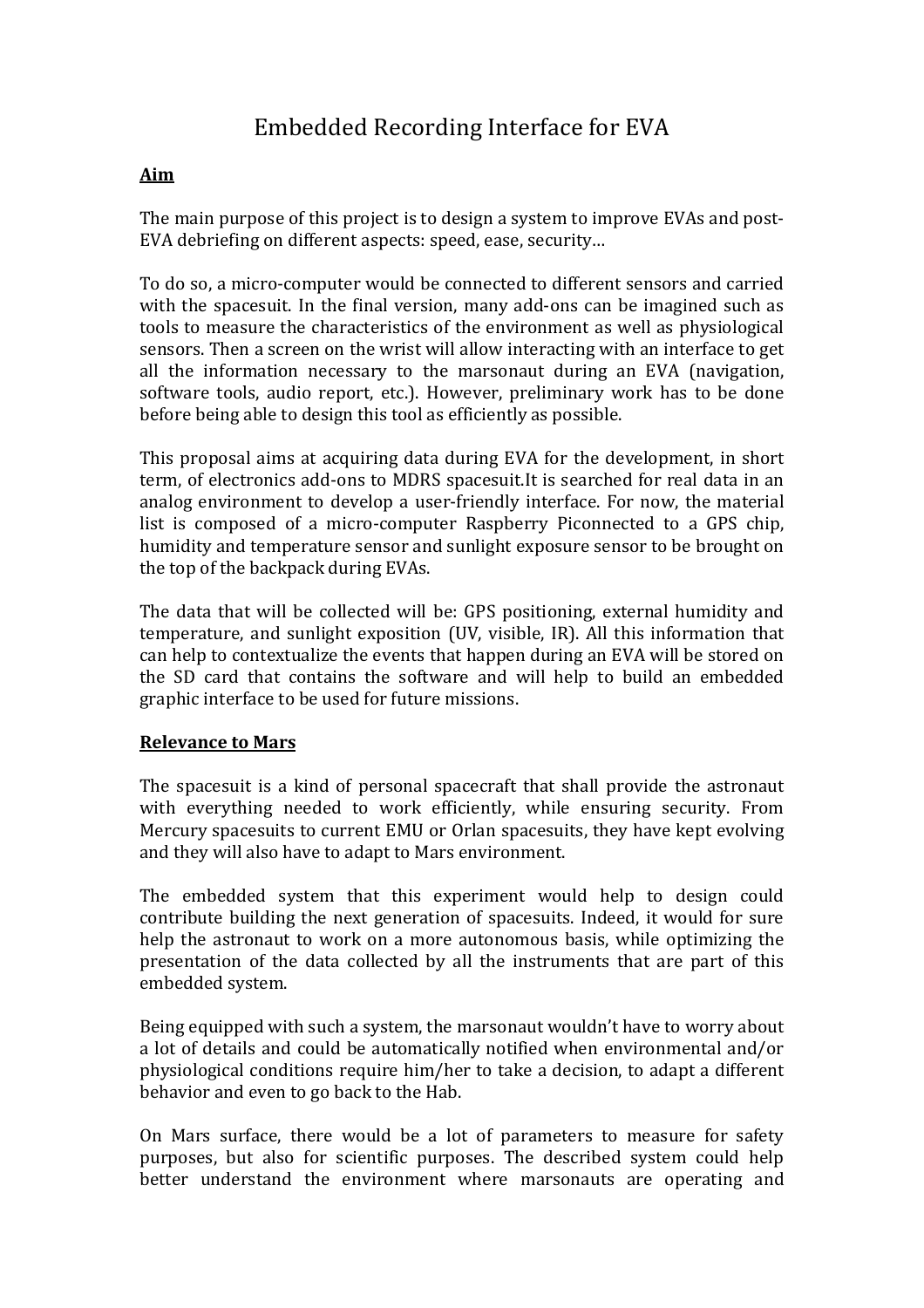contextualize some events that can occur during an EVA, for example: "What was the temperature and humidity when these sample have been collected?".

Finally, it is very important to try to reduce as much as possible the weight of the spacesuit and this system could help to do so. Indeed, gravity on Mars is more than one third of that on Earth. Knowing the fact that the total weight of the current EMUs that are used during an EVA on ISS is 55,3kg, they would seem like 21kg on Mars surface. No need to explain that it would be far more tiring to conduct long EVAs in this situation than aboard the ISS.

However, a battery of tests is necessary to take all the parameters into account and optimize the whole while trying to find new features. It is also important to keep in mind, that all these add-ons should not jeopardize the gains of the previous spacesuits, particularly their security.

#### **Relevance to MDRS**

One of the main goals of this embedded recording device is to improve the efficiency of extra-vehicular activities and the quality of data recorded during EVAs. In its final form, it will consist in an embedded graphical interface: a nanocomputer (RaspBerry Pi) will be connected to different sensors (a lot more than the above cited thermo-, hygro- and luminometer) to help the Marsonaut in his tasks during the EVA or during its debrief. Besides, it will also help monitoring the efficiency of the Marsonaut, his bio and physiological data and his environment.

Alexandre Mangeot, a member of Association Planète Mars (the French chapter of the Mars Society) is currently working on this project and now needs data recorded from a Mars-analog environment to improve its efficiency and userfriendliness. He acquired and connected hardware parts (the Raspberry Pi computer, and the temperature, hygrometry and luminosity sensors) and developed the software (Python routines) to acquire and stock data. To improve the interface software and test its usability, he used to take the system with him and have it recording data on his way to work, for instance: he would therefore check the usability of the system and check the quality of recorded measurements afterwards. But, according to him, data should now be recorded in an environment that looks like EVA environmental conditions, i.e. during a Mars-analog simulation, to allow for further tests and improvements.

It is thus of extreme relevance to test the system in analog conditions, not only to record data for software improvements, but also to test the usability and robustness of hardware during EVAs. It will have to resist the tough conditions of the Utah desert, and to be manipulated in uncomfortable positions. Especially, bringing it with us at the MDRS would allow us to test :

-the solidity of the fixation with backpack and its battery ;

-its resilience and ability to keep track of data despite heat, dust, shock, etc.

-its usability wearing a spacesuit, and especially heavy gloves, making its activation difficult.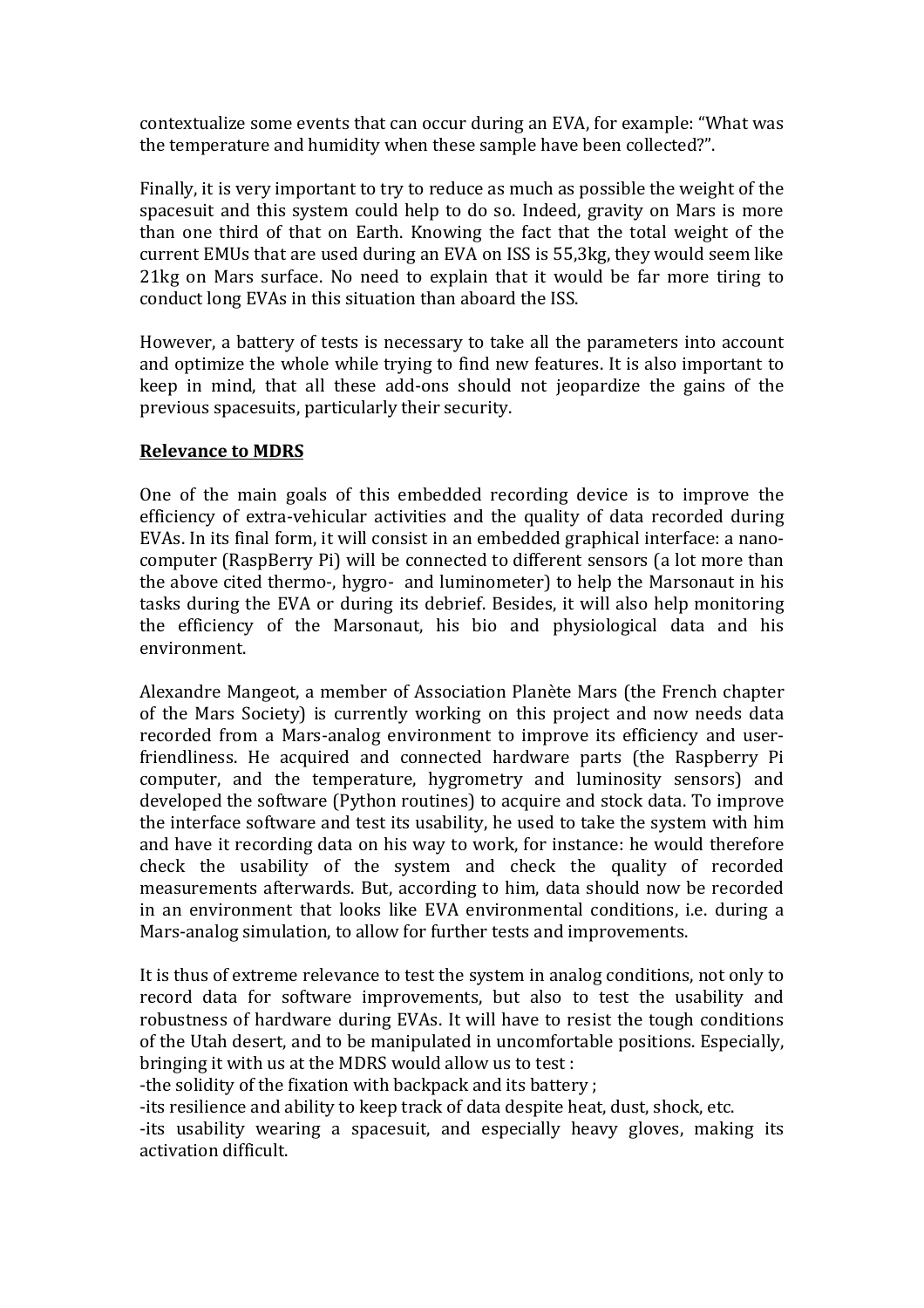It comes within the scope of previous experiments aiming at recording data from Marsonauts, in the Hab (NEEMO project) as well as during EVAs (personal assistant currently developed at the CNES). Alexandre Mangeot expects to have the final system, with a functional graphical interface, to be operational for the Mars Arctic 365 mission. Tests in Mars-analog conditions at the MDRS are thus greatly needed for efficiency and usability assessments.

### **Protocole**

This project will use a Raspberry Pi connected to a GPS chip (https://www.adafruit.com/products/746), humidity and temperature sensor (https://www.adafruit.com/products/1899) and sunlight exposure sensor (https://www.adafruit.com/products/1777).

The overall package (expected size: 10x7x5cm for less than a kg of mass) will be powered by the backpack battery through a voltage regulator. The voltage used is 5V and the power draw should be around 750mA. The package will be placed on top of the backpack.

For each selected EVA, a randomly selected crew member will, during the time of the EVA, have the system linked to his backpack. The organization of the experiment will thus be dependent on other experiments and on the EVA schedules, as it will take place in the same time as other experiments. However, we estimated that at least 4 EVAs are required by this experiment to reach a reasonable validity: they can take place anytime during the mission.

In the Hab, Alexandre Mangeot will have provided us with a protective case containing the Raspberry Pi chip and the sensors, that we will have to non intrusively fix on the backpack and to link to its batteries. During the EVA, the system, depending on the development stage of the software, will either start automatically recording data as soon as backpack batteries are connected, or when the Marsonaut presses a manual switch. The collected data are stored during EVA on the SD card that contains the software.

After each EVA, the data can be used for reporting, and are analyzed offline. Back in the Hab, we will have to assess the integrity of the system, and the quality of recorded data. They will be stocked for further software improvements after the mission, jointly with a precise description (weather measurements recorded independently, time, precise description of the activities conducted) of the EVA.

Finally, we will also make the most of available time in the Hab to conduct exploratory analyses after each EVA :

- depending on the position of the luminosity sensor, data can be used to improve further human factors experiment. Previous work conducted by one of the member of the MDRS Supaéro Crew ('*Detection of mind wandering using eye tracking'* : Camille Gontier & Charlotte Dietrich, 2014) has confirmed the hypothesis according to which pupil diameter online monitoring using an eyetracking device could be an effective mean to detect the apparition of mindwandering, as an increase in pupil size is detected prior to an error during a supervision task. It could be interesting to replicate these results during an EVA,